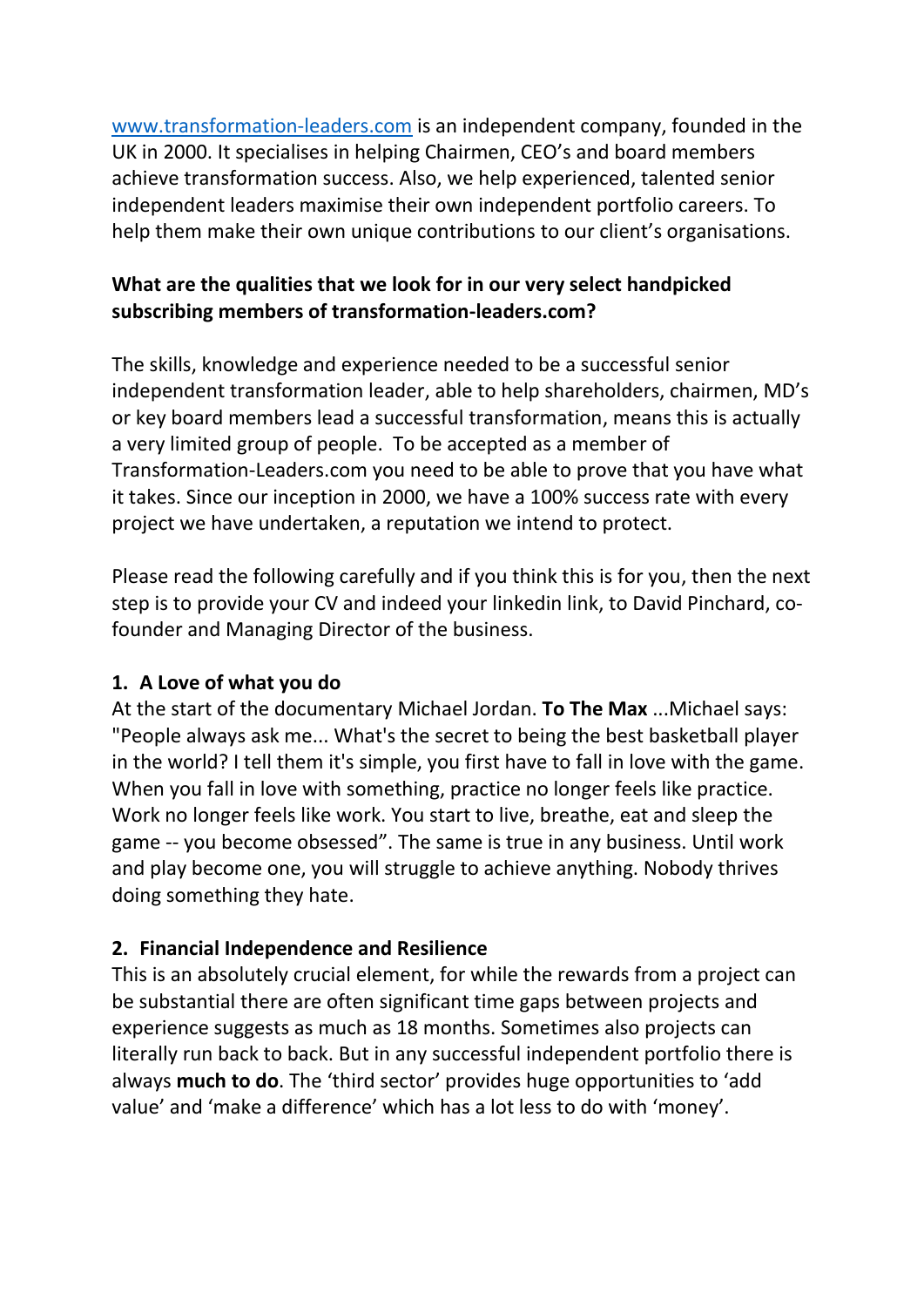As a true senior independent you need to maintain the ability to 'speak truth to power' and to be able to walk away when necessary. This requires you **not** to be dependent on the current fee for your strategic financial stability.

### **3. Your Experience and Curriculum Vitae**

An exceptional 'must see' board level CV, or, as an experienced 'head of a department' in a large corporate, is required. The purpose of any CV is of course to get to interview, and yours must differentiate you from the crowd with a focus on the value- add that you have achieved.

# **4. A Polymath dedicated to Lifetime Learning**

Transformation projects impact the full spectrum of a company's operations so a broad level of knowledge across all areas is essential. In addition, the speed of change nowadays is breath-taking. What worked five years ago may not be relevant for tomorrow. Whatever you 'core proven skills', you know that you need to develop those skills and search around you for what else is happening. To give you an idea of what this entails, see the www.transformationleaders.com library in our website index for a cross section of 'must read' books. And of course, our own 'end month' **topnotch,** independent members report which has been published now since the middle of 2001. The transformation sector constantly moving.

## **5. Unwavering Ethical Drivers.**

There are all sorts of leadership 'styles' needed, depending on the situation. But **integrity** is a key element to inspire trust in you by others and to help deliver transformation success. As previously mentioned, you must be prepared to speak 'truth to power', even if this is likely to be unpopular with the recipient and could lead to the termination of the project. You have a very considerable '**duty of care'** to your clients. As one of our clients, a director of Panasonic UK, wisely about a complex transformation he was leading '*the patient can die on the operating table'*.

## **6. Your own Website**

Whilst word of mouth from a trusted source is the best possible recommendation, we now live in a world where the web and social media are the go-to information source. While a **LinkedIn profile** is a hygiene factor, it cannot compare with a good personal website. The key difference is that the latter is completely under your control. This enables you to present your brand, demonstrating your **unique combination of skills, experience and**